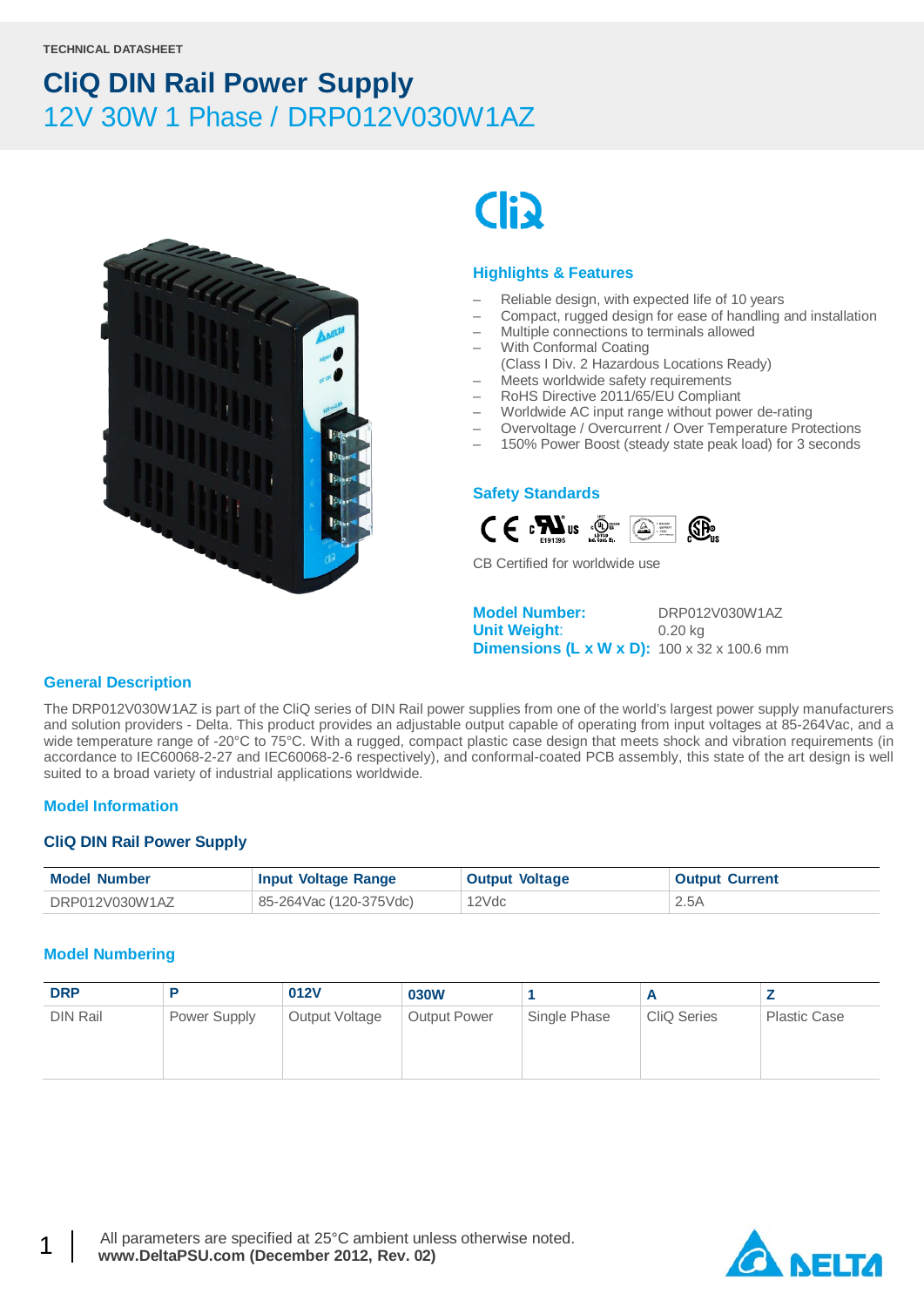#### **Specifications**

#### **Input Ratings / Characteristics**

| Nominal Input Voltage    | 100-240Vac                             |
|--------------------------|----------------------------------------|
| Input Voltage Range      | 85-264Vac                              |
| Nominal Input Frequency  | 50-60Hz                                |
| Input Frequency Range    | $47 - 63$ Hz                           |
| Nominal DC Input Voltage | 125-250Vdc                             |
| DC Input Voltage Range   | 120-375Vdc                             |
| Input Current            | $<$ 0.70A @ 115Vac, $<$ 0.42A @ 230Vac |
| Efficiency               | $> 85.0\%$ @ 115Vac & 230Vac           |
| Max Inrush Current       | $<$ 30A @ 115Vac, $<$ 65A @ 230Vac     |
| Power Factor             | Conform to EN61000-3-2                 |
| Leakage Current          | $<$ 1mA @ 240Vac                       |
|                          |                                        |

#### **Output Ratings / Characteristics**

| Nominal Output Voltage                                | 12Vdc                                                   |
|-------------------------------------------------------|---------------------------------------------------------|
| Output Voltage Tolerance                              | $\pm$ 2% (initial set point tolerance)                  |
| Output Voltage Adjustment Range                       | $11-14$ Vdc                                             |
| <b>Output Current</b>                                 | 2.5A                                                    |
| Output Power                                          | 30W                                                     |
| Line Regulation                                       | $0.5\%$ typ. (@ 85-264Vac input, 100% input)            |
| Load Regulation                                       | $<$ 1% typ. (@ 85-264Vac input, 0-100% input)           |
| Residual Ripple / PARD (20MHz)                        | $<$ 100mVpp @ 25 $\degree$ C                            |
| Rise Time                                             | $\leq$ 20ms @ nominal input (100% load, 25 $\degree$ C) |
| Start-up Time                                         | $\alpha$ 2500ms @ nominal input (100% load, 25°C)       |
| Hold-up Time                                          | > 22ms @ 115Vac.<br>> 110ms @ 230Vac (100% load, 25°C)  |
| Dynamic Response (Overshoot & Undershoot O/P Voltage) | $\pm$ 5% @ 10-100% load                                 |
| Start-up with Capacitive Loads                        | $6,600\mu F$ Max                                        |
|                                                       |                                                         |

#### **Mechanical**

| Case Cover             | Plastic                                           |
|------------------------|---------------------------------------------------|
| Dimensions (L x W x D) | 100 x 32 x 100.6 mm                               |
| Unit Weight            | $0.20$ kg                                         |
| Indicator              | Green LED (DC OK)                                 |
| Cooling System         | Convection                                        |
| Terminal<br>Input      | M3.5 x 5 Pins (Rated 300V/15A)                    |
| Output                 | M3.5 x 5 Pins (Rated 300V/15A)                    |
| Wire<br>Input          | AWG 22-14                                         |
| Output                 | AWG 22-14                                         |
| <b>Mounting Rail</b>   | Standard TS35 DIN Rail in accordance with EN60715 |



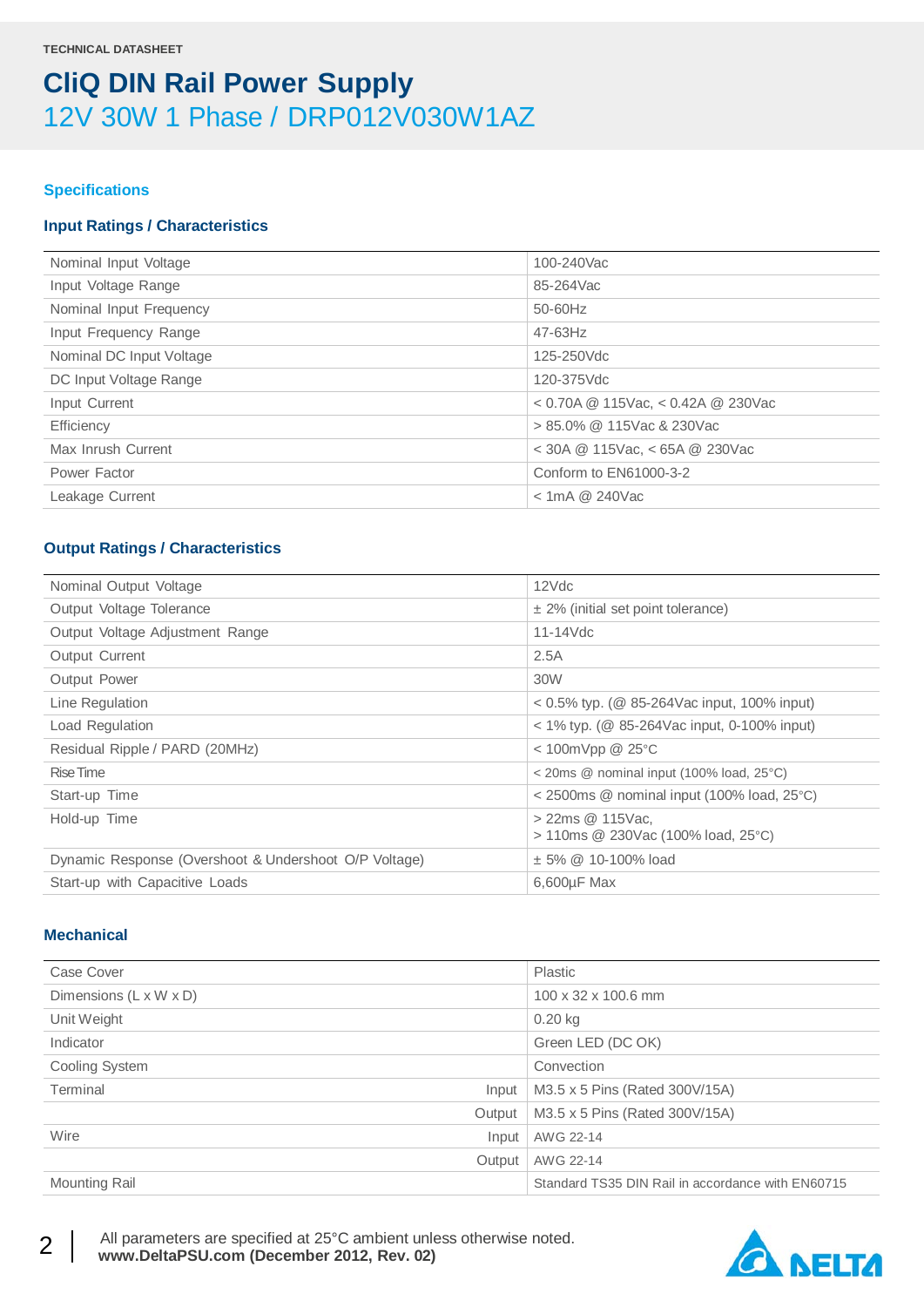#### **Environment**

| Surrounding Air Temperature | Operating | $-20^{\circ}$ C to $+75^{\circ}$ C                                                                       |
|-----------------------------|-----------|----------------------------------------------------------------------------------------------------------|
|                             | Storage   | $-25^{\circ}$ C to $+85^{\circ}$ C                                                                       |
| Power De-rating             |           | > 50°C de-rate power by 2.5% / °C<br>> 70°C de-rate power by 4% / °C                                     |
| <b>Operating Humidity</b>   |           | < 95% RH (Non-Condensing)                                                                                |
| <b>Operating Altitude</b>   |           | 3,000 Meters                                                                                             |
| Shock Test (Non-Operating)  |           | IEC60068-2-27, 30G (300m/S <sup>2</sup> ) for a duration of 18ms                                         |
| Vibration (Non-Operating)   |           | IEC60068-2-6, 10Hz to 150Hz @ 50m/S <sup>2</sup> (5G peak);<br>90 min per axis for all X, Y, Z direction |
| <b>Bump</b>                 |           | IEC60068-2-29; 11ms / 10gn                                                                               |
| <b>Pollution Degree</b>     |           | 2                                                                                                        |

#### **Protections**

| Overvoltage                     | 16V +10% / -5%, SELV Output, Hicc-up Mode,      |  |
|---------------------------------|-------------------------------------------------|--|
|                                 | Non-Latching (Auto-Recovery)                    |  |
| Overload / Overcurrent          | > 150% of rated load current, Hicc-up Mode,     |  |
|                                 | Non-Latching (Auto-Recovery)                    |  |
| Over Temperature                | < 80°C Surrounding Air Temperature @ 100% load, |  |
|                                 | Non-Latching (Auto-Recovery)                    |  |
| <b>Short Circuit</b>            | Hicc-up Mode, Non-Latching                      |  |
|                                 | (Auto-Recovery when the fault is removed)       |  |
| Degree of Protection            | IPX0                                            |  |
| <b>Protection Against Shock</b> | Class I without PE* connection                  |  |

\*PE: Primary Earth

#### **Reliability Data**

| MTBF                   | $>$ 1,000,000 hrs. as per Telcordia SR-332    |
|------------------------|-----------------------------------------------|
| Expected Cap Life Time | 10 years (115Vac & 230Vac, 50% load $@$ 40°C) |

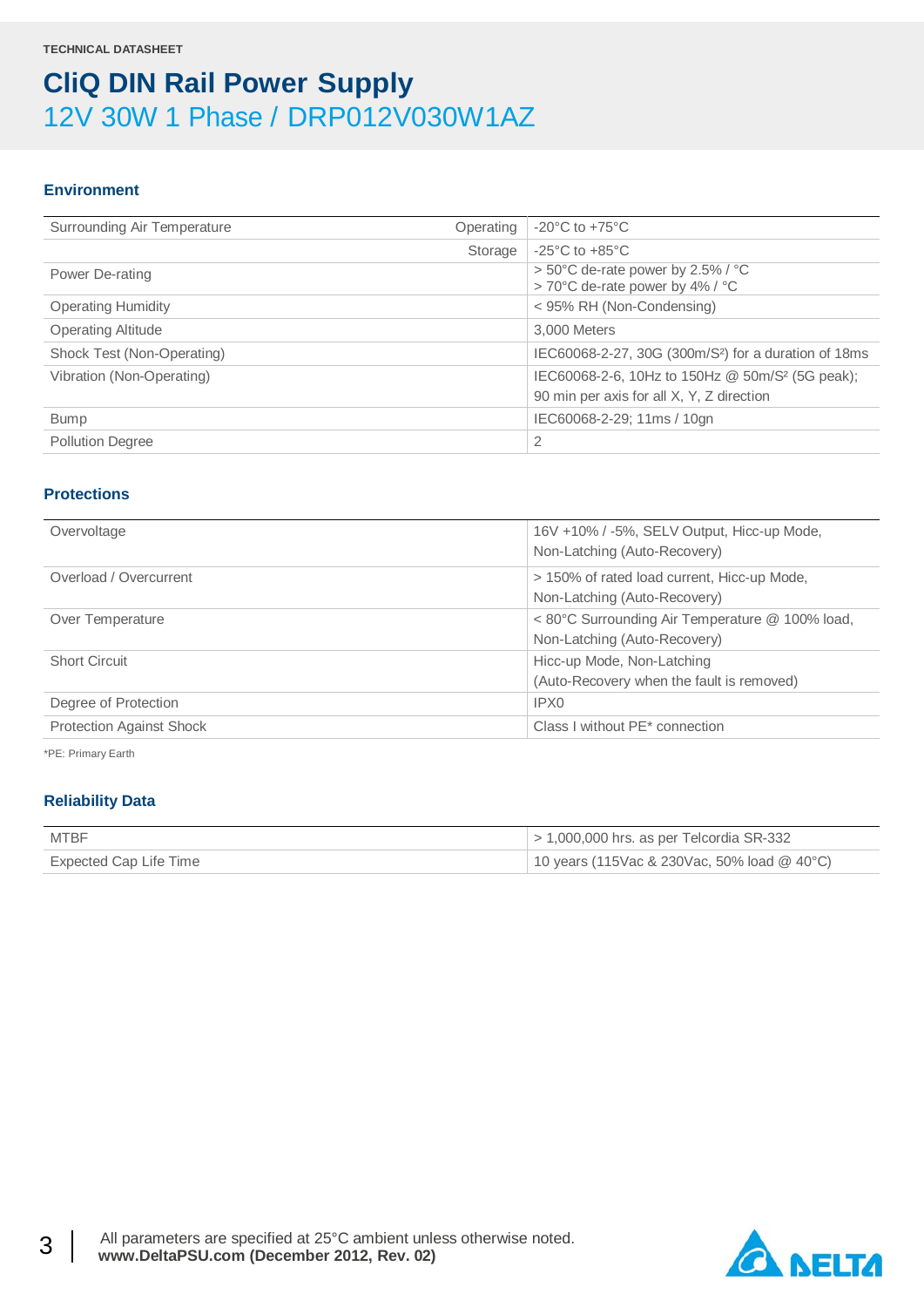#### **Safety Standards / Directives**

| Electronic Equipment in Power Installations | EN50718 / IEC62103                                                                    |
|---------------------------------------------|---------------------------------------------------------------------------------------|
| <b>Electrical Safety</b>                    | TUV Bauart to EN60950-1, UL/cUL recognized to                                         |
|                                             | UL60950-1, CSA C22.2 No. 60950-1, CB scheme to<br>IEC60950-1                          |
| Industrial Control Equipment                | UL/cUL listed to UL508 and CSA C22.2 No. 107.1-01,                                    |
|                                             | CSA to CSA C22.2 No. 107.1-01                                                         |
| Hazardous Location / ATEX                   | Pending                                                                               |
| CE.                                         | In conformance with EMC Directive 2004/108/EC and<br>Low Voltage Directive 2006/95/EC |
| <b>Material and Parts</b>                   | RoHS Directive 2011/65/EU Compliant                                                   |
| Galvanic Isolation<br>Input to Output       | 4.0KVac                                                                               |
| Input to Ground                             | 1.5KVac                                                                               |
| Output to Ground                            | 1.5KVac                                                                               |

#### **EMC**

| <b>EMC</b> / Emissions                   |               | CISPR22, EN55022, EN55011, FCC Title 47: Class B                                                    |
|------------------------------------------|---------------|-----------------------------------------------------------------------------------------------------|
| Immunity to                              |               |                                                                                                     |
| Electrostatic Discharge                  | EN61000-4-2   | Level 4 Criteria $A^{1}$                                                                            |
|                                          |               | Air Discharge: 15kV                                                                                 |
|                                          |               | Contact Discharge: 8kV                                                                              |
| <b>Radiated Field</b>                    | EN61000-4-3   | Level 3 Criteria $A^{1}$                                                                            |
|                                          |               | 80MHz-1GHz, 10V/M with 1kHz tone / 80% modulation                                                   |
| <b>Electrical Fast Transient / Burst</b> | EN61000-4-4   | Level 3 Criteria $A^{1}$<br>2kV                                                                     |
| Surge                                    | IEC6100-4-5   | Level 3 Criteria $A^{1}$<br>Common Mode <sup>2)</sup> : 2kV<br>Differential Mode <sup>3</sup> : 1kV |
| Conducted                                | EN61000-4-6   | Level 3 Criteria $A^{1}$<br>150kHz-80MHz, 10Vrms                                                    |
| Power Frequency Magnetic Fields          | EN61000-4-8   | Level 3 Criteria A <sup>1)</sup><br>10A/Meter                                                       |
| <b>Voltage Dips</b>                      | EN61000-4-11  | Level 3 Criteria $A^{1}$<br>100% dip; 1 cycle (20ms); Self Recoverable                              |
| Low Energy Pulse Test (Ring Wave)        | IEC61000-4-12 | Level 3 Criteria $A^{1}$<br>Common Mode <sup>2)</sup> : 2kV<br>Differential Mode <sup>3</sup> : 1kV |

1) Criteria A: Normal performance within the specification limits

2) Asymmetrical: Common mode (Line to earth)

3) Symmetrical: Differential mode (Line to line)

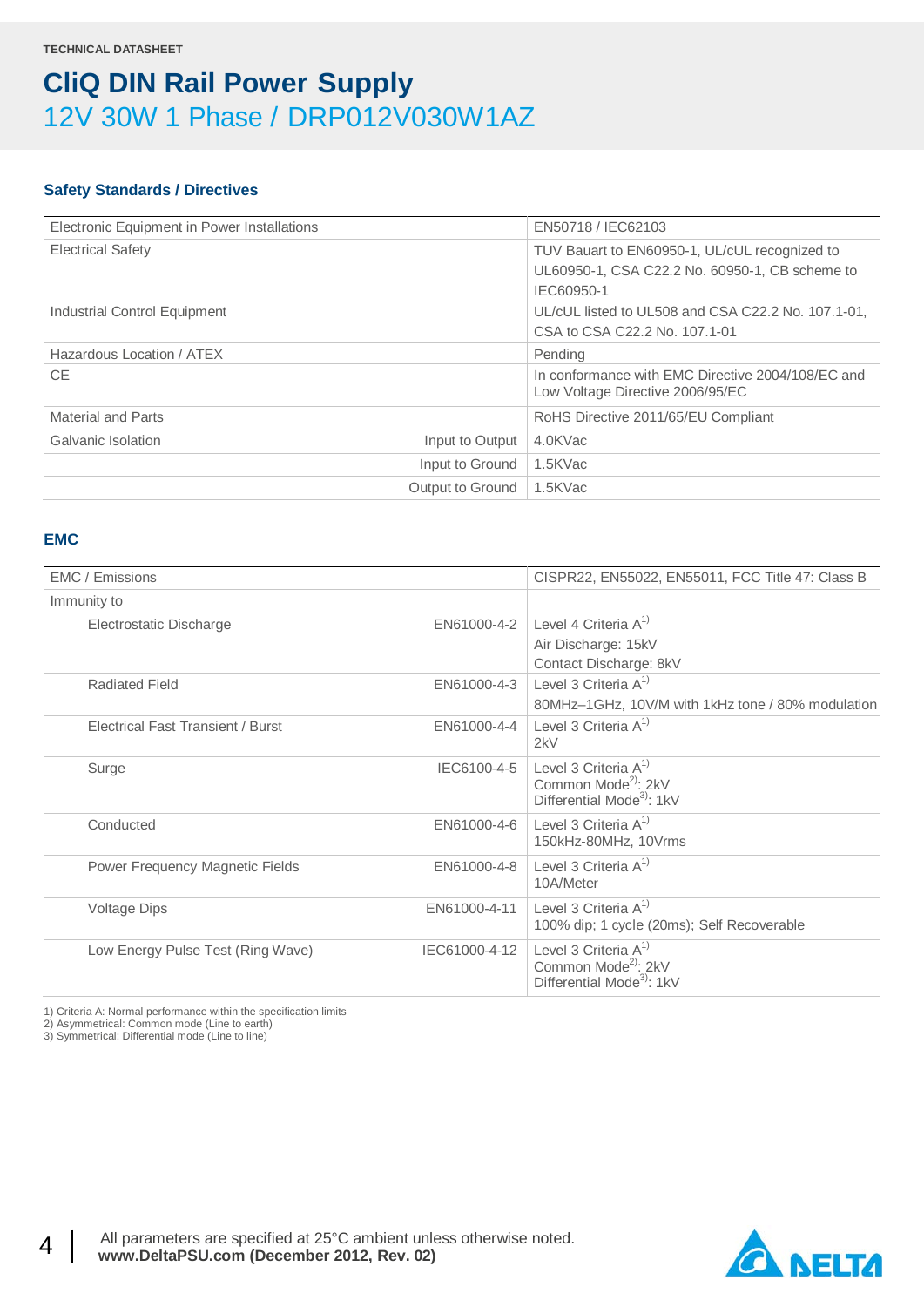#### **Block Diagram**



#### **Device Description**



- 1) Input & Output terminal block connector
- 2) DC voltage adjustment potentiometer
- 3) DC OK control LED (Green)
- 4) Universal mounting rail system

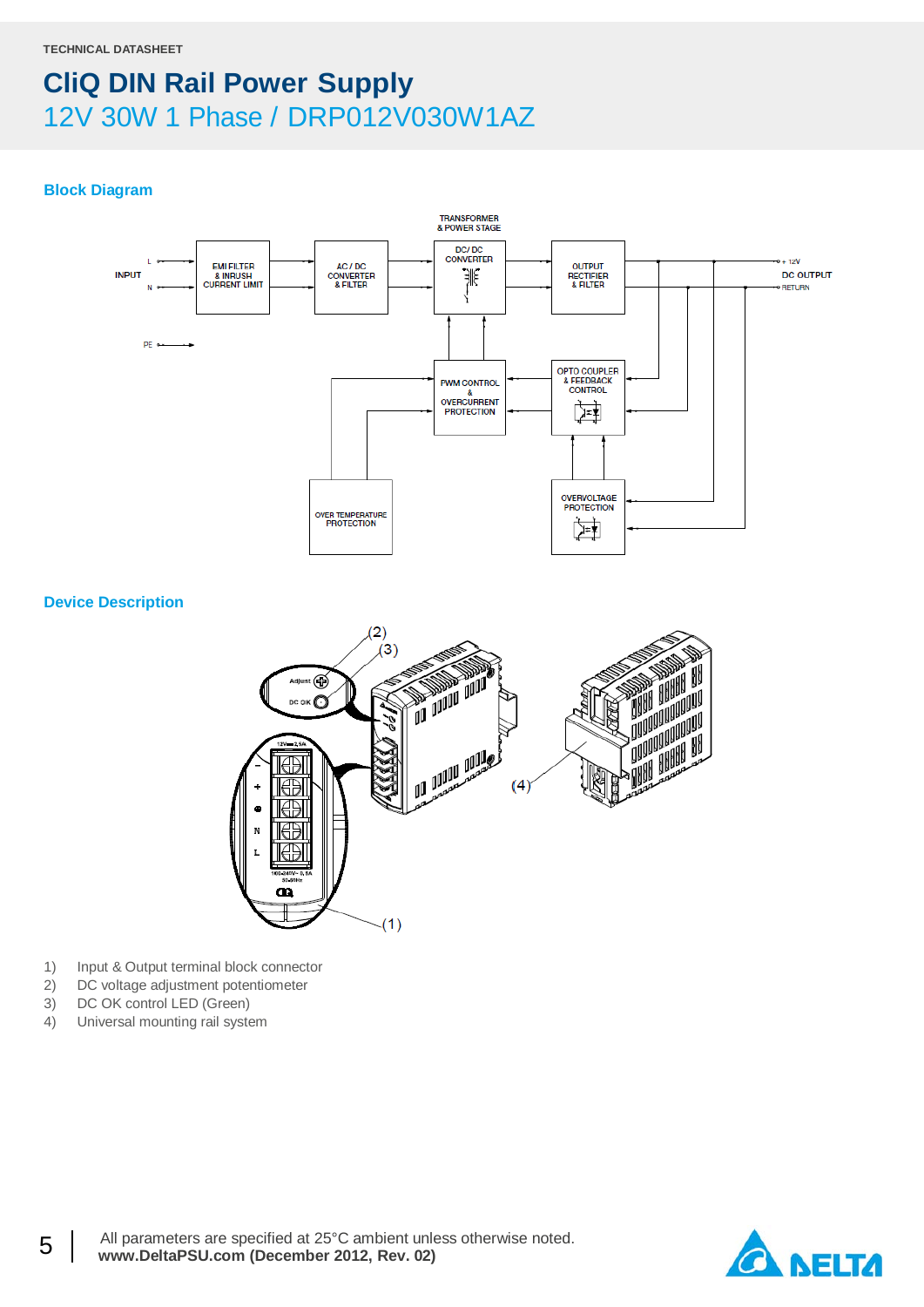#### **Dimensions**

**L x W x D:** 100 x 32 x 100.6 mm



![](_page_5_Picture_5.jpeg)

#### **Engineering Data**

### **De-rating Note**

![](_page_5_Figure_8.jpeg)

![](_page_5_Figure_9.jpeg)

- 1. Power supply components may degrade, or be damaged, when the power supply is continuously used outside the shaded region, refer to the graph shown in Fig. 1.1.
- 2. If the output capacity is not reduced when the surrounding air temperature >50°C, the device will run into Over Temperature Protection. When activated, the output voltage will go into bouncing mode and will recover when the surrounding air temperature is lowered or the load is reduced as far as necessary to keep the device in working condition.
- 3. If the device has to be mounted in any other orientation, please do not hesitate to contact **info@deltapsu.com** for more details.
- 4. In order for the device to function in the manner intended, it is also necessary to keep a safety distance of 20mm with adjacent units while the device is in operation.
- 5. Depending on the surrounding air temperature and output load delivered by the power supply, the device housing can be very hot!

![](_page_5_Picture_16.jpeg)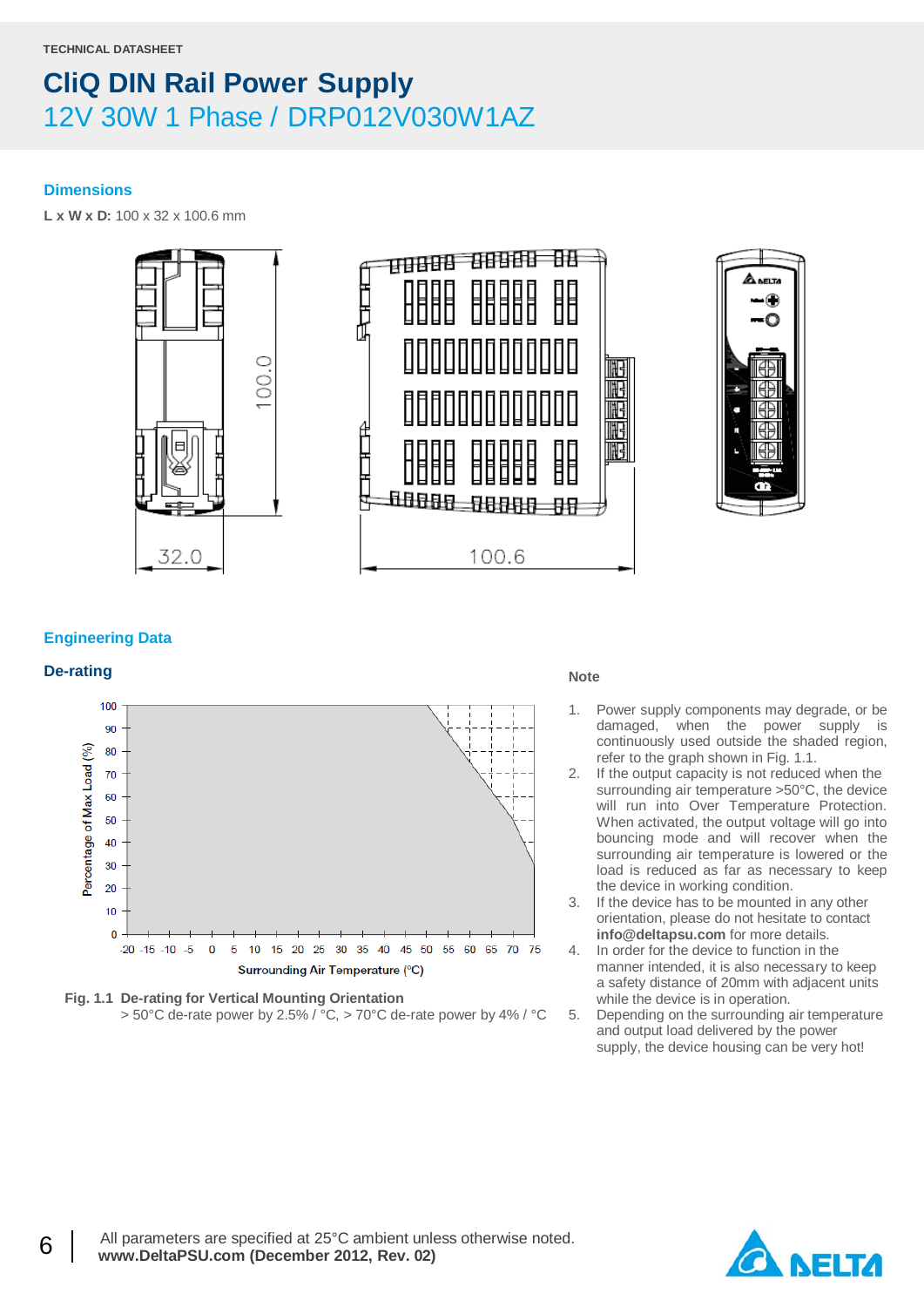#### **Output De-rating VS. Input Voltage**

![](_page_6_Figure_3.jpeg)

■No output power de-rating across the entire input voltage range

#### **Assembly & Installation**

The power supply unit (PSU) can be mounted on 35mm DIN rails in accordance with EN60715. The device should be installed horizontally with input terminal blocks on the bottom.

Each device is delivered ready to install.

#### **Mounting**

![](_page_6_Picture_9.jpeg)

![](_page_6_Picture_10.jpeg)

![](_page_6_Picture_11.jpeg)

Snap on the DIN rail as shown on the left:

- 1. Pull the DIN rail's latch OUT.
- 2. Tilt the unit upwards, hook the top end of onto the DIN rail and push downwards until stopped.
- 3. Position the bottom front end against the DIN rail.
- 4. Push the unit's latch DIN rail IN to lock.

**Dismounting**

![](_page_6_Picture_18.jpeg)

![](_page_6_Picture_19.jpeg)

![](_page_6_Picture_20.jpeg)

To uninstall:

- 1. Pull the unit's DIN rail latch OUT.
- 2. Tilt the bottom part of the unit out.
- 3. Push the unit up and pull out from the DIN rail.

![](_page_6_Picture_25.jpeg)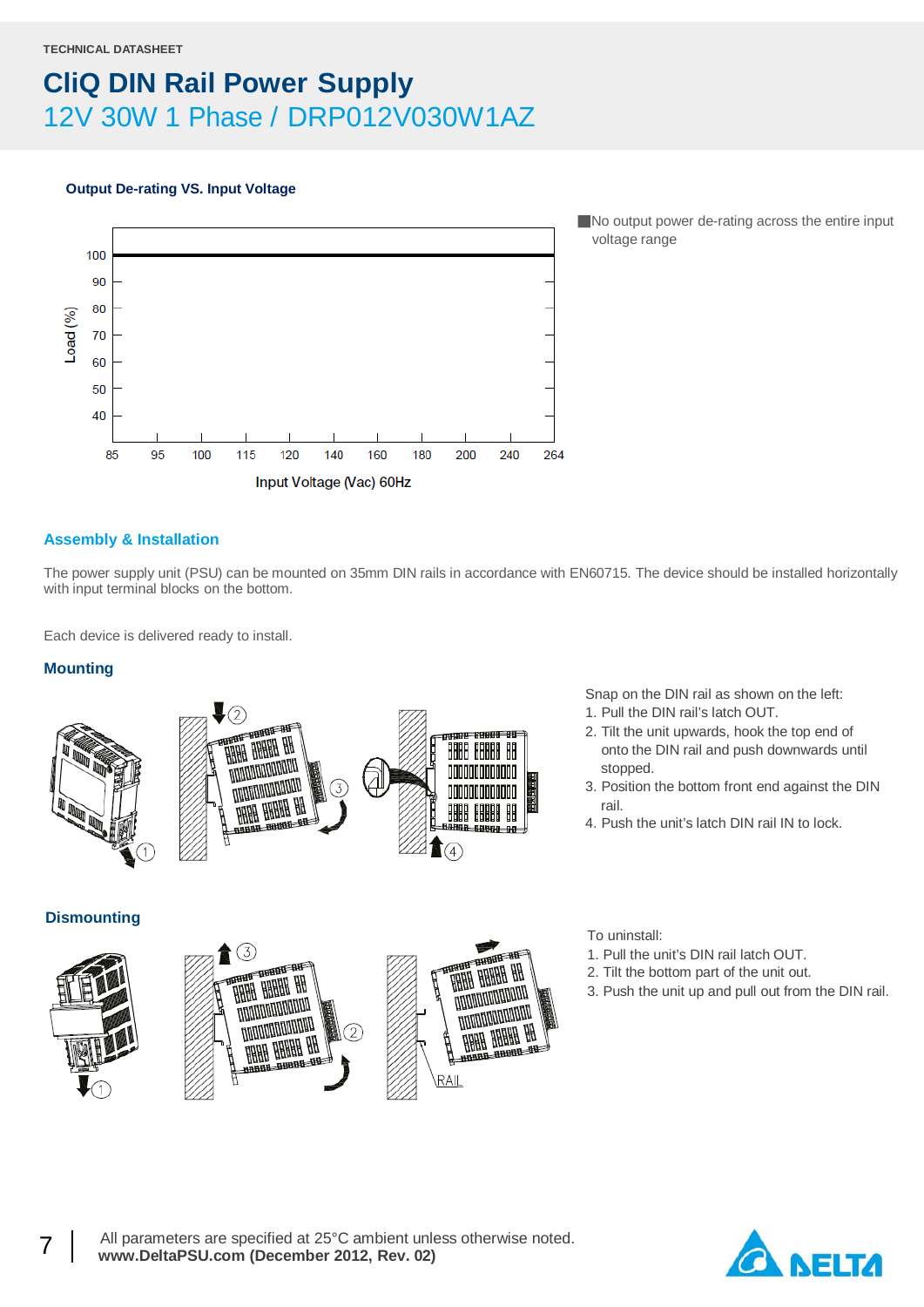#### **Safety Instructions**

![](_page_7_Figure_3.jpeg)

- ALWAYS switch mains of input power OFF before connecting and disconnecting the input voltage to the unit. If mains are not turned OFF, there is risk of explosion / severe damage.
- **To guarantee sufficient convection cooling, keep a distance of 50mm above and below the device as well as a lateral distance of 20mm to other units.**
- Note that the enclosure of the device can become very hot depending on the surrounding air temperature and load of the power supply. Risk of burns!
- Only plug in and unplug connectors when power is turned off!
- DO NOT insert any objects into the unit.
- Hazardous voltages may be present for up to 5 minutes after the input mains voltage is disconnected. Do not touch the unit during this time.
- The power supplies unit should be installed in minimum IP54 rated enclosure.
- The power supplies are built in units and must be installed in a cabinet or room (condensation free environment and indoor location) that is relatively free of conductive contaminants.

#### **Functions**

■ Graph illustrating the Start-up Time, Rise Time, and Hold-up Time

![](_page_7_Figure_14.jpeg)

#### **Start-up Time**

The time required for the output voltage to reach 90% of its set value, after the input voltage is applied.

#### **Rise Time**

The time required for the output voltage to change from 10% to 90% of its set value.

#### **Hold-up Time**

Hold up time is the time when the AC input collapses and output voltage retains regulation for a certain period of time. The time required for the output to reach 95% of its set value, after the input voltage is removed.

8 | All parameters are specified at 25°C ambient unless otherwise noted. www.DeltaPSU.com (December 2012, Rev. 02)

![](_page_7_Picture_22.jpeg)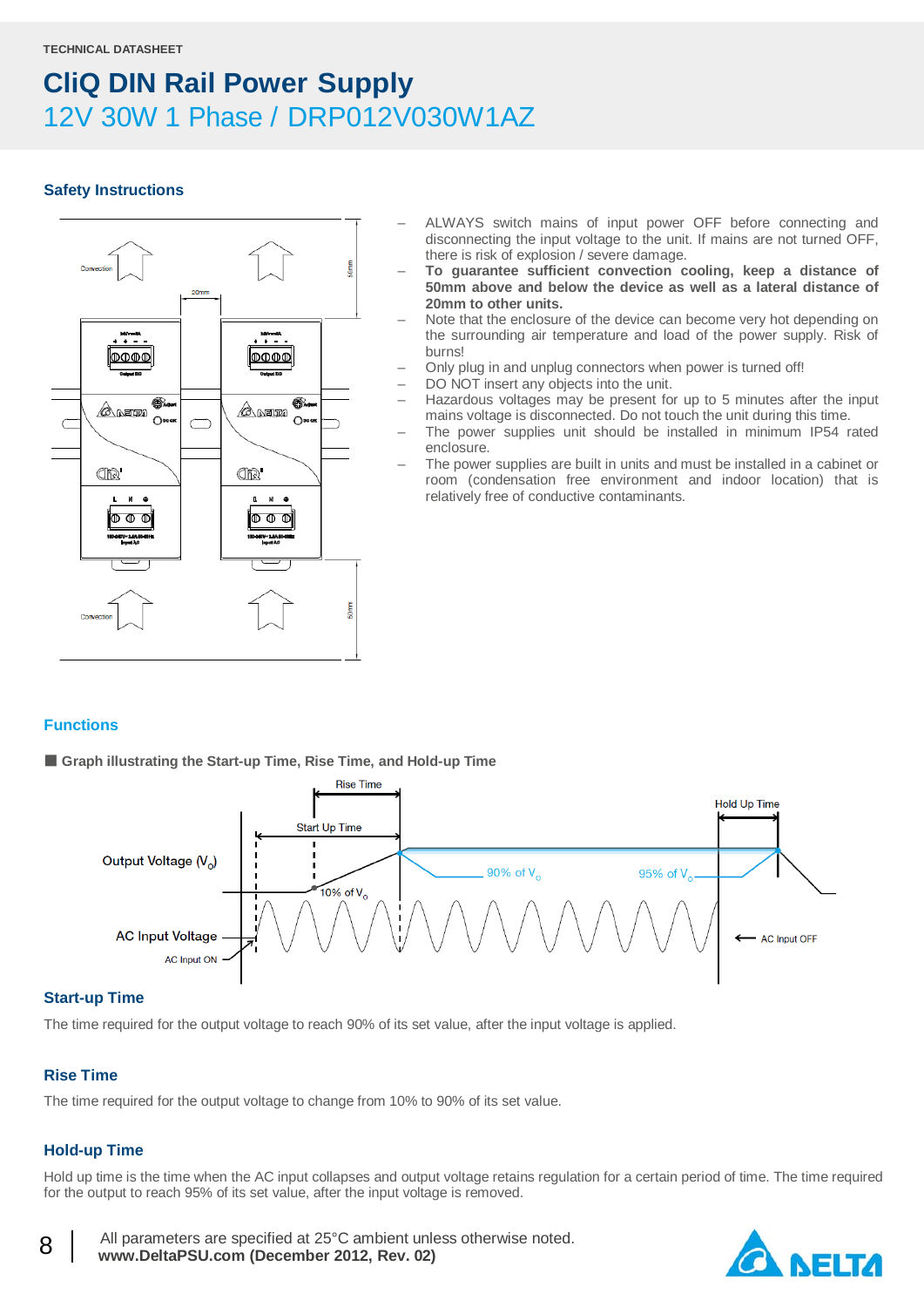#### **Inrush Current**

Inrush current is the peak, instantaneous, input current measured and, occurs when the input voltage is first applied. For AC input voltages, the maximum peak value of inrush current will occur during the first half cycle of the applied AC voltage. This peak value decreases exponentially during subsequent cycles of AC voltage.

![](_page_8_Figure_4.jpeg)

#### **Surge Load**

It is the reserve power available constantly that allows reliable startup of loads with high inrush current. After the output has reached its steady state set value, the power supply can support surge loads of up to 150% of maximum rated load (Io Max), for a maximum duration of 3 seconds. The maximum allowed rate of load change is 0.1amps per microseconds, and the voltage can vary ±5% from the set value during the duration of the surge load.

![](_page_8_Figure_7.jpeg)

#### **Step Load Response**

The power supply output voltage will remains within  $±5\%$  of its steady state value, when subjected to a dynamic load from 10 to 100% of its rated current.

![](_page_8_Figure_10.jpeg)

#### **Overvoltage Protection**

The power supply's overvoltage circuit will be activated when its internal feedback circuit fails. The output voltage shall not exceed its specifications defined on Page 3 under "Protections".

![](_page_8_Figure_13.jpeg)

#### **Overload & Overcurrent Protections**

The power supply's Overload (OLP) and Over current (OCP) Protections will be activated when output current exceeds 150% of I<sub>O</sub> (Max load). In such occurrence, the V<sub>O</sub> will start to droop and once the power supply has reached its maximum power limit, the protection is activated and the power supply will go into "Hiccup mode" (Auto-Recovery). The power supply will recover once the fault condition of the OLP and OCP is removed and  $I<sub>O</sub>$  is back within the specifications.

![](_page_8_Figure_16.jpeg)

Additionally, if the IO is <150% but >100% for a prolong period of time (depending on the load), the Over Temperature Protection (OTP) will be activated due to high temperature on critical components. The power supply will then go into "Hiccup mode" until the fault is removed.

![](_page_8_Picture_18.jpeg)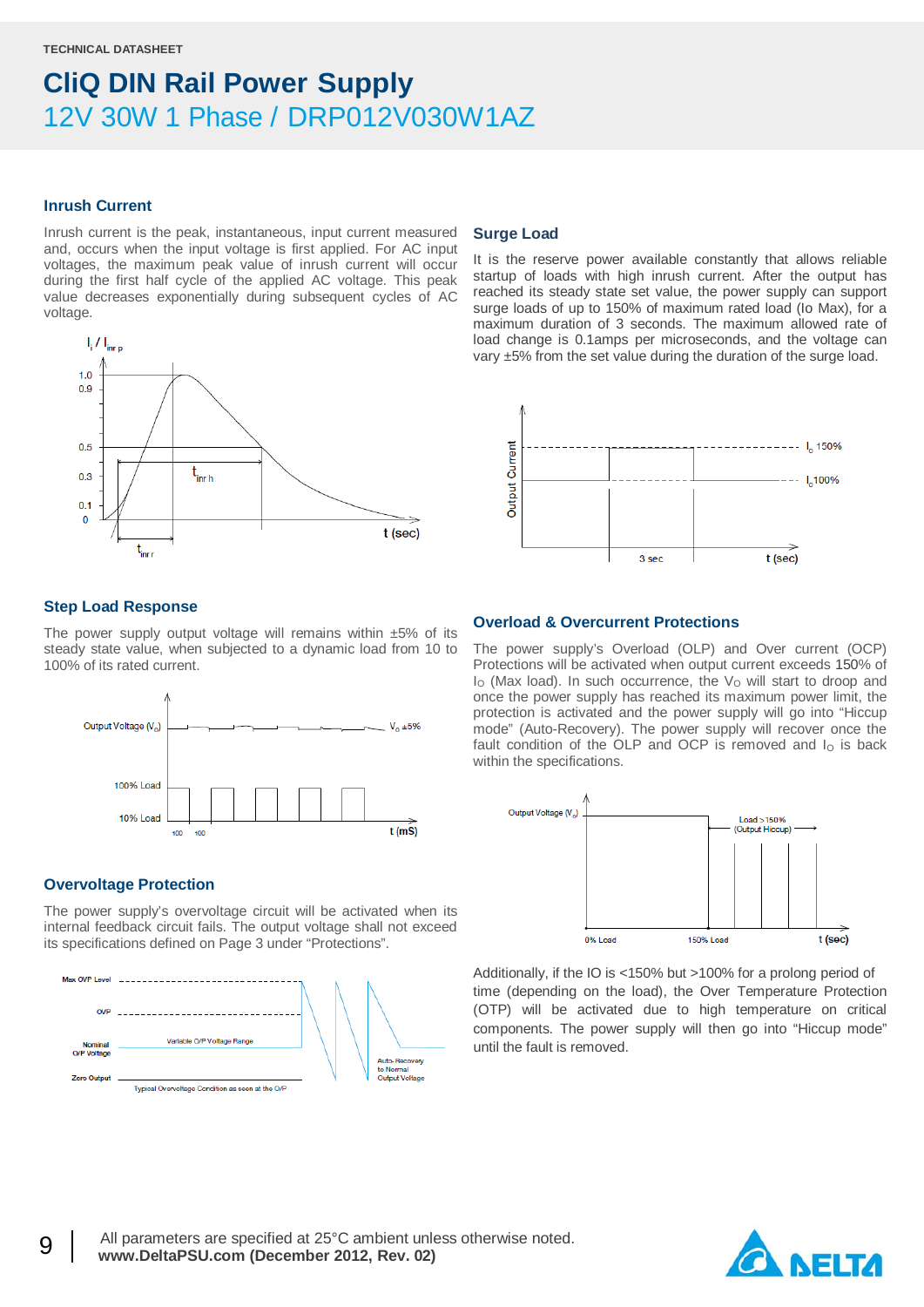#### **Over Temperature Protection**

As mentioned above, the power supply also has Over Temperature Protection (OTP). This is activated when the overload condition persists for an extended duration and the output current is below the overload trigger point but >100% load. In the event of a higher operating condition at 100% load, the power supply will run into OTP when the surrounding air temperature is >80°C. When activated, the output voltage will go into bouncing mode until the operating surrounding air temperature drops to 50°C or output capacity is reduced as recommended in the derating graph.

#### **Operating Mode**

![](_page_9_Figure_5.jpeg)

**Fig. 2.1 Redundancy / Parallel Operation Connection Diagram**

#### **\*Vdrop will vary from 0.40V to 0.60V (Typical 0.45V) depending on the load current and surrounding air temperature.**

#### **Parallel Operation**

These DRR modules can also be used for Parallel function in order to increase the output power by N+1 (e.g. 2.5A + 2.5A = 5A or 2.5A + 2.5A + 2.5A = 7.5A) or current sharing, and thus increasing the power supply and system reliability. Though the DRP012V030W1AZ is not designed for current sharing, a good current sharing between two power supplies can be achieved by following simple steps as below (Refer to Fig. 2.1 for the Connection Diagram).

#### **Step 1.**

Set output load condition for both supplies at 50% and measure the output voltages.

#### **Step 2.**

Adjust output voltages to the same level or within ±25mV difference.

#### **Short Circuit Protection**

The power supply's output OLP/OCP function also provides protection against short circuits. When a short circuit is applied, the output current will operate in "Hiccup mode", as shown in the illustration in the OLP/OCP section on this page. The power supply will return to normal operation after the short circuit is removed.

#### **Redundancy Operation**

In order to ensure proper redundancy operation for the power supply unit (PSU), ensure that the output voltage difference between the two units is kept at 0.20~0.25V for 12V supplies. Follow simple steps given below to verify:

#### **Step 1.**

Measure output voltage of PSU 1 and PSU 2. If PSU 1 is the master unit, then Vo of PSU 1 must be higher than PSU 2.

In order to set the output voltage, connect the power supply to 50% load and set the PSU 1 and PSU 2 output voltage.

#### **Step 2.**

Connect the right DRR module, 20A as per the system requirement to the power supply units PSU 1 and PSU 2 at V<sub>in</sub> 1 & V<sub>in</sub> 2 respectively.

#### **Step 3.**

Connect the system load from V<sub>out</sub>. Please note that output voltage  $V_{out}$  from DRR module will be =  $V<sub>O</sub>$  (output voltage of power supply) –  $V_{drop}^*$  (in DRR module).

Connect PSU 1 and PSU 2 with the DRR-20A module and measure at  $V_{in}$  1 &  $V_{in}$  2 to verify the voltage difference. Ensure the voltages are within ±25mV.

**Step 4.**

**Step 3.**

Output voltage from DRR module  $V_{\text{out}}$  will be =  $V_{\text{O}}$  (output voltage of power supply) –  $V_{drop}^*$  (in DRR module).

**\*Vdrop will vary from 0.40V to 0.60V (Typical 0.45V) depending on the load current and surrounding air temperature.**

10 | All parameters are specified at 25°C ambient unless otherwise noted. www.DeltaPSU.com (December 2012, Rev. 02)

![](_page_9_Picture_30.jpeg)